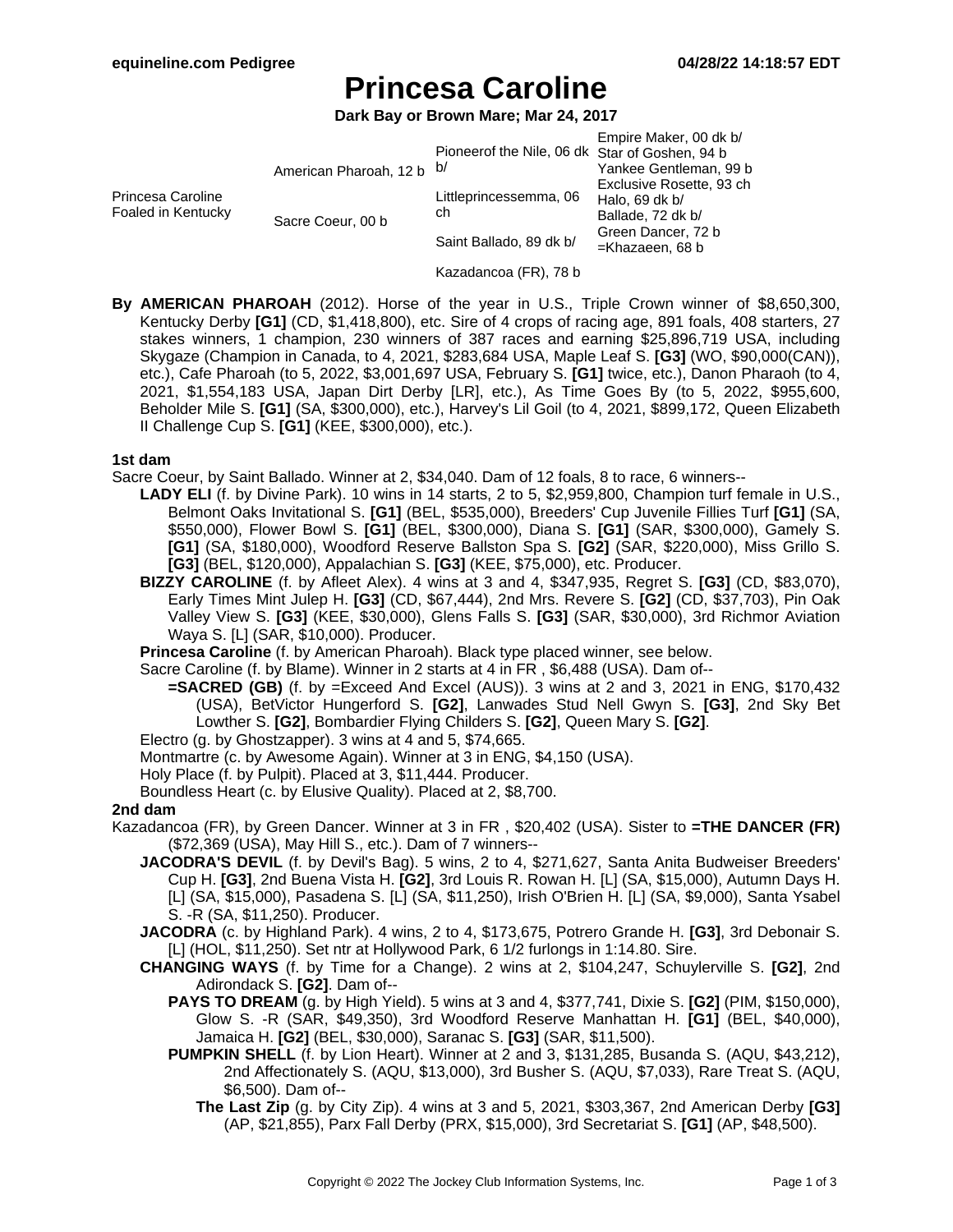### **Princesa Caroline**

**Dark Bay or Brown Mare; Mar 24, 2017**

- **Hot Attraction** (f. by Pulpit). Winner at 2 and 3, \$149,123, 3rd Santa Ynez S. **[G2]** (SA, \$18,000), Oh What a Windfall S. -R (BEL, \$6,660). Producer.
- Establishmentcreek (f. by Mt. Livermore). Winner at 3, \$29,335. Dam of--
	- Sarahcarolu (f. by Songandaprayer). Unplaced. Dam of--
		- **Missalaney** (f. by Badge of Silver). Winner at 2 and 3, \$73,361, 3rd Gasparilla S. (TAM, \$5,000), Purple Violet S. -R (AP, \$5,766).
- **Captain Arthur** (c. by River Knight (FR)). 7 wins, 3 to 7, \$144,978, 3rd Sharannpour S. (MED, \$4,697), Cozzene S. (MTH, \$3,795), Summing S. (MED, \$3,751). Sire.
- Sacre Coeur (f. by Saint Ballado). See above.
- Afleet Francais (f. by Afleet). Winner at 3, \$4,357. Dam of--
	- **Bold Feat** (f. by Capote). Winner at 2 and 4, \$136,515, 3rd Moccasin S. [L] (HOL, \$12,000), Anoakia S. [L] (SA, \$9,420). Dam of--
		- Perfect Feat (f. by Pleasantly Perfect). 4 wins at 4 and 6, \$52,630. Dam of--
			- **SPICED PERFECTION** (f. by Smiling Tiger). 9 wins, 2 to 4, \$1,224,705, La Brea S. **[G1]** (SA, \$180,000), Madison S. **[G1]** (KEE, \$180,000), Thoroughbred Club of America S. **[G2]** (KEE, \$150,000), Go for Wand H. **[G3]** (AQU, \$137,500), Evening Jewel S. -R (SA, \$110,000), etc.
			- **CRUEL INTENTION** (g. by Smiling Tiger). 2 wins at 2, placed at 5, 2021, \$219,322, Golden State Juvenile S. -R (SA, \$110,000), 3rd Real Good Deal S. -R (DMR, \$18,000).
		- Count Your Cards (f. by Royal Orleans). Unraced. Dam of--
			- **COUNT THEM AGAIN** (f. by Premeditation). 9 wins in 18 starts, 2 to 5, 2022, \$381,846, Bold Ego H. (SUN, \$39,000), Manzano S. (ALB, \$30,000), New Mexico Classic Cup Lassie Championship S. -R (ZIA, \$87,000), Petticoat S. -R (ALB, \$60,000), New Mexico Classic Cup Oaks Championship S. -R (ZIA, \$29,100), etc.
	- Fleet Ballado (f. by Saint Ballado). 7 wins at 4 and 5, \$168,171. Dam of--
		- **Fransor's Finest** (g. by Maria's Mon). 9 wins, 3 to 8, \$127,807(USA), 3rd Lieutenant Governors' H. (HST, \$5,500(CAN)).
		- Simply Sensational (f. by Colonel John). Unraced. Dam of--
			- **Simply Wicked** (c. by Wicked Strong). 4 wins at 2 and 3, 2022, \$139,010, 2nd Shakopee Juvenile S. (CBY, \$8,700).
	- Afleet Change (f. by Time for a Change). Unplaced. Dam of--
		- **UP AN OCTAVE** (c. by Brahms). 3 wins at 2 and 3, \$184,672, Forerunner S. [L] (KEE, \$68,572), Kris S. S. [L] (CRC, \$60,000), 2nd Palm Beach S. **[G3]** (GP, \$20,000), 3rd Hallandale Beach S. (GP, \$6,600).
		- **I Come From Behind** (c. by The Cliff's Edge). 10 wins, 4 to 8, \$173,355, 3rd Jean Lafitte S. [L] (DED, \$16,500).
- Copy Text (g. by Text). 3 wins at 3 and 4, \$23,804. Set ncr at Fairfax, 2 1/8 miles in 3:22.40.
- Kirthar (c. by Mt. Livermore). Placed at 2 and 5 in ENG and UAE, \$8,515 (USA).
- Abash (c. by Blushing John). Placed at 3, \$4,680.
- Coopers Run (f. by Arctic Tern). Placed, 2 to 3 in FR and IRE, \$3,243 (USA). Producer.
- Royal Run (f. by Wavering Monarch). Unraced. Dam of--
	- **TEJANO RUN** (c. by Tejano). 8 wins, 2 to 5, \$1,166,842, Breeders' Futurity **[G2]**, Widener H. **[G3]**, Fort Harrod S. **[G3]**, Kentucky Cup Juvenile S. **[G3]**, Turfway Championship H. **[G3]**, etc. Sire.
	- **MORE ROYAL** (c. by Mt. Livermore). 5 wins, 2 to 3 in ENG, NA and FR , \$295,141 (USA), Jersey Derby **[G2]**, Transylvania S. [L] (KEE, \$43,202), Prix du Haras de la Huderie [L], 2nd Arlington Classic S. **[G2]**, Royal Lodge S. **[G2]**, etc. Sire.
	- Running Fit (f. by Fighting Fit). Placed at 2. Dam of--
		- Stardust Princess (f. by Honour and Glory). Winner at 2, \$12,310. Dam of--
			- Dona Nereyda R. (f. by Causeway's Kin). 2 wins at 2 in DOM, Champion imported 2-year-old filly in Dominican Republic.
	- Palace Weekend (f. by Seattle Dancer). Unraced. Dam of--
		- **PALACE EPISODE** (c. by Machiavellian). 4 wins at 2 and 4 in ENG and NA, \$375,137 (USA), Racing Post Trophy **[G1]**, Acomb S. [L], 3rd Kelso H. **[G2]** (BEL, \$25,000), Totesport.com Royal Lodge S. **[G2]**. Sire.
		- Adventure (f. by Unbridled's Song). 2 wins at 3, \$58,070. Dam of--